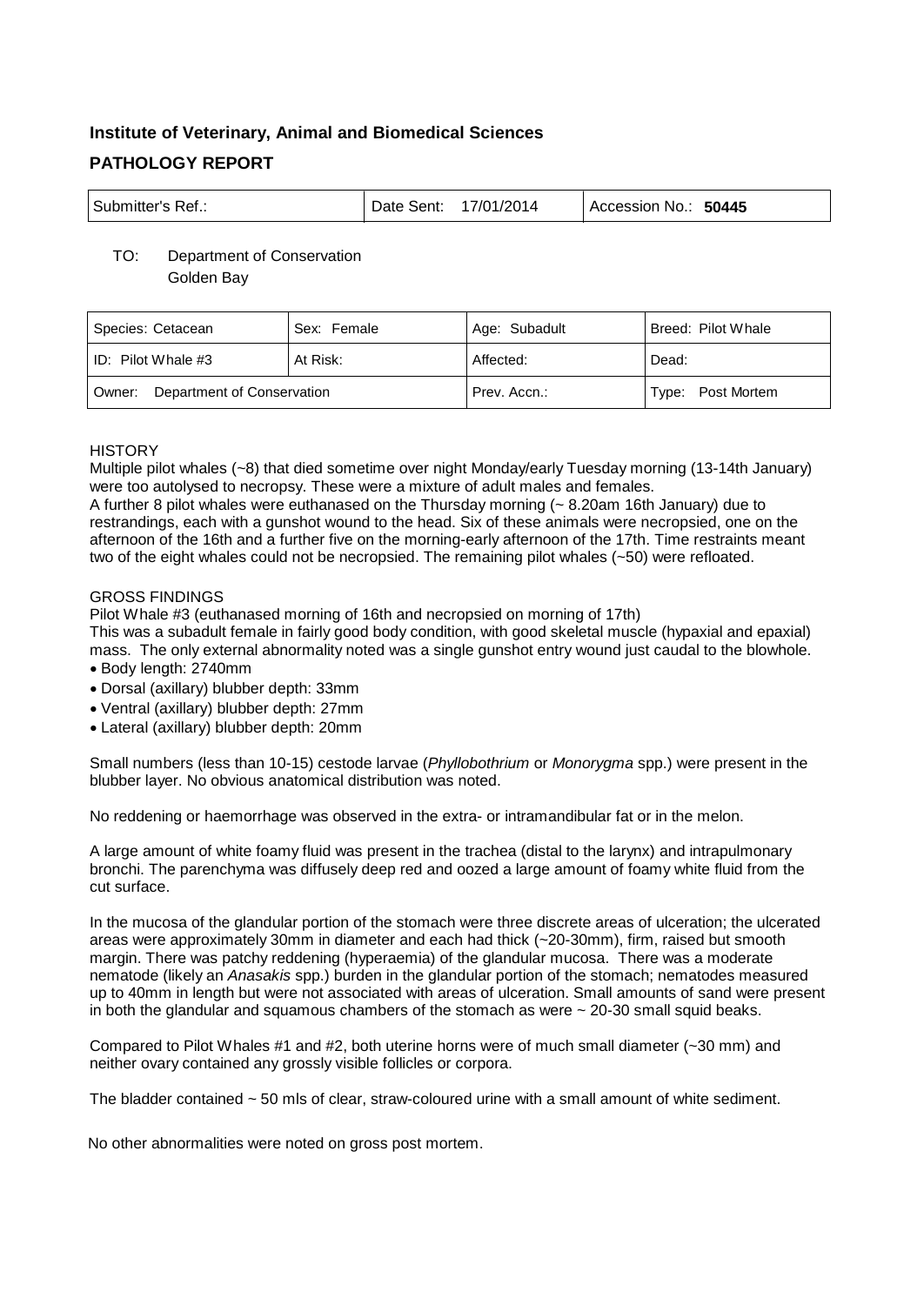#### Accn. No.: 50445 Page 2 of 3

# HISTOPATHOLOGY

- Lung: there is marked congestion and scattered intra-alveolar haemorrhage. Multiple bronchi and alveolar spaces contain variable amounts of pale eosinophilic granular material admixed with small to moderate numbers of macrophages with moderate amounts of finely vacuolated cytoplasm.
- Heart: cardiomyocytes demonstrate mild to moderate anisokaryosis.
- Kidney: there is marked congestion.
- Stomach: within the deep mucosa there is multifocal replacement of glandular tissue by multiple granulomas which are centered on nematode remnants, necrotic debris and degenerate neutrophils surrounded by a band of multinucleated giant cells and epithelioid macrophages and an outer loser collar of lymphocytes and plasma cells.
- Sections of skeletal muscle, liver, spleen and adrenal gland show no obvious abnormalities.

## **DIAGNOSIS**

No obvious cause of stranding, cause of death- euthanasia via gunshot.

## **COMMENTS**

This was subadult female in good body condition. Her reproductive tract was immature and it does not appear she had ovulated from either the left or the right ovary.

There was a moderate gastrointestinal and mild integumentary (skin and blubber) parasite burden which is common in free-living cetaceans and is not an indication of a diseased animal (however, parasite burdens tend to increase to large numbers in individual animals with underlying disease).

Nematodes were present in the glandular portion of the stomach. Several gastric ulcers were also present in the glandular portion of the stomach. At gross post mortem, the ulcers had a thick and possibly fibrotic (scarring) margin indicating a degree of chronicity, thus these ulcers may not necessarily be related to the stranding event.

This animal and the other five pilot whales all had several ulcers in their stomachs, not all of which were associated with the presence of gastric nematodes. However, histological exam of the stomach showed multiple cross sections of nematodes within the wall as well as a robust inflammatory response, indicating the presence of these parasites is causing damage (ulceration) to the stomach.

Apart from a small numbers of squid beaks, there were no other ingesta within the stomach indicating this whale had not eaten for several days.

There was severe pulmonary oedema and congestion of the lung; this is likely due to the stress of stranding and progressive shock as blood starts to pool in the lungs and the cardiovascular system starts to shut down. This results in fluid from the bloodstream (minus the red blood cells) being squeezed/forced out into the small airways of the lung. This fluid then mixes with the small small amount of fluid normally present in the lung (this is called surfactant) and the result in the formation of white frothy/foamy fluid and this is termed pulmonary oedema. This will prevent proper oxygen and carbon dioxide exchange in the lung. Histology of the lung confirms the presence of proteinaceous fluid within the bronchi and alveolar spaces. The fluid is accompanied by foamy alveolar macrophages (these cells try to eliminate some of this excess fluid) indicating the fluid has likely been building up over the last 24 hours or so.

There was no obvious cause of stranding with the immediate cause of death due to humane euthanasia via gunshot.

An index of suspicion of sonar or seismic injury in cetaceans relies on examination of the brain, meninges (the thin connective tissue lining of the brain) and acoustic structures of the head (the include acoustic fat, air sinuses and the ear). Findings can be subtle, such as small haemorhages and blood clots in the acoustic fat, brain/meninges or air-sinuses; these changes are suggestive but not conclusive proof of sonar or seismic injury.

Other findings reported in affected cetaceans include gas and fat emboli in the brain and acoustic structures. It has been suggested that following exposure to sonar or seismic activity, affected cetaceans undergo a rapid ascent from a deep dive and suffer a form of decompression sickness (the "bends"). It is thought that fat and gas are then forced into the bloodstream (called emboli) and travel down smaller branches of the bloodstream until they become trapped. Generally these emboli are very small and seldom seen with the naked eye.